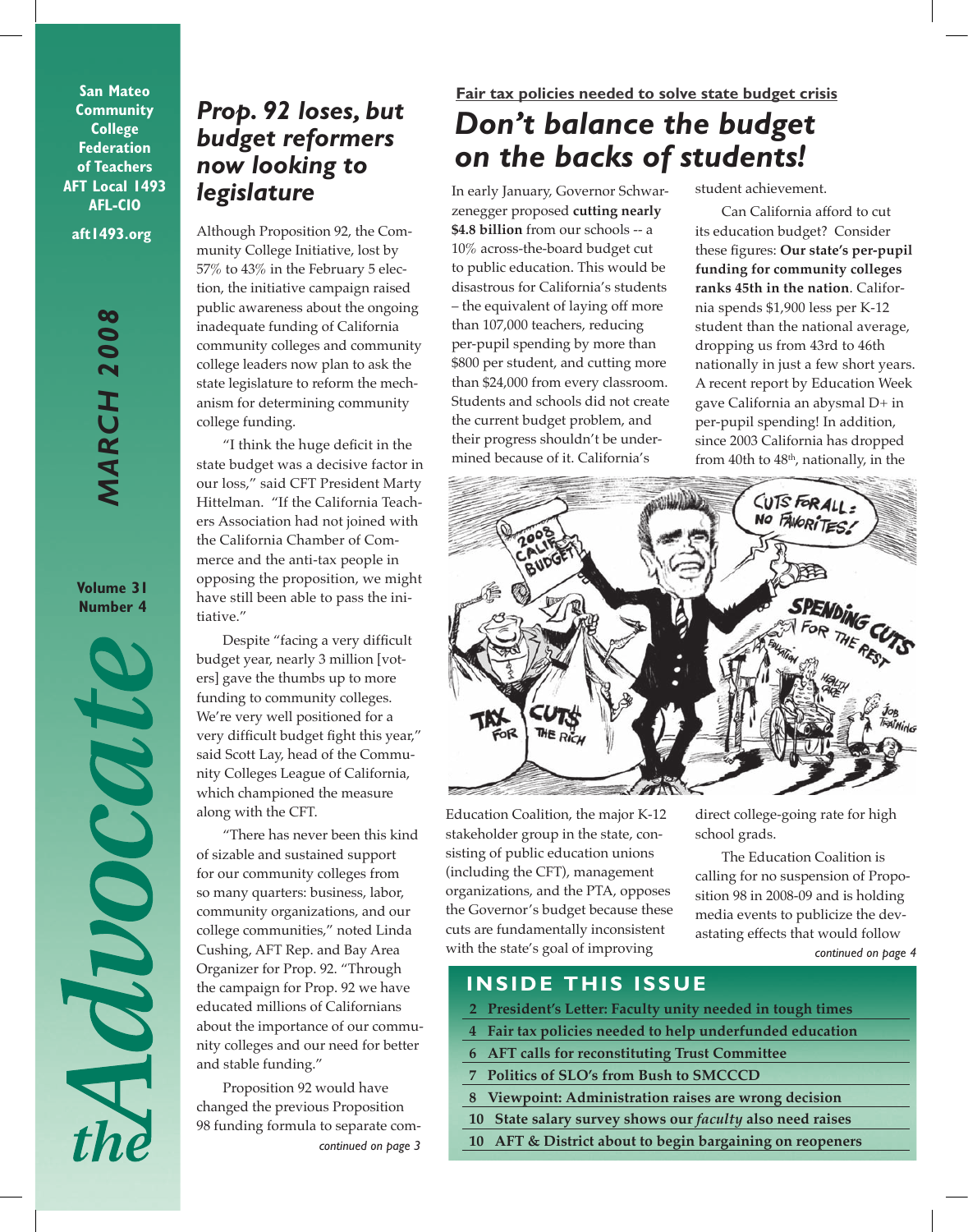*MARCH 2008*

**MARCH 2008** 

**San Mateo Community College Federation of Teachers AFT Local 1493, AFL-CIO** 1700 W. Hillsdale Blvd. San Mateo, CA 94402 (650) 574-6491 aft1493.org

**Editor**  Eric Brenner, Skyline, x4177

**Editorial Board** Eric Brenner, Skyline, x4177 Dan Kaplan, x6491

**President**  Ernie Rodriguez, CSM, x6640

**Co-Vice Presidents** Katharine Harer, Skyline, x4412 Teeka James, CSM, x6390

**Secretary** Alma Cervantes, Skyline, x4368

**Treasurer** Dave Danielson, CSM, x6376

### **Chapter Chairs**

Chip Chandler, Skyline, x4286 Rick Hough, Skyline, x4193 Yaping Li, CSM, x6338 Ron Brown, CSM, x6691 Monica Malamud, Cañada, x3442

### **Executive Committee Reps.**

Nina Floro, Skyline, x4414 Karen Olesen, Cañada, x3415 Elizabeth Terzakis, Cañada, x3327 Anne Stafford, CSM, x6348

### **Part-timer Reps.**

Victoria Clinton, Cañada, x3392 Sandi Raeber, CSM, x6665 Joan Connors, Skyline, x7301x19468 Dietra Prater Slack, Sky., x7301x19216

**Chief Grievance Officer** John Kirk, CSM, x6386

**Chief Negotiator** Joaquin Rivera, Skyline, x4159

**Executive Secretary** Dan Kaplan, x6491



### *PRESIDENT'S LETTER*

# *As tough times may be ahead, we need to work together to face potential problems*

*by Ernie Rodriguez, AFT 1493 President*

Dear Faculty Colleagues:

### *Where Are We Now?*

As we settle into the Spring semester our District is surrounded by problems



on all sides. Proposition 92 went down in flames; coming straight at us is a huge looming state budget deficit; both CSM and Cañada received sanctions

as a result of recent accreditation visits; and CSM is initiating significant cuts in adjunct faculty positions for Fall 2008. These faculty reductions are in the neighborhood of 18 full time equivalent positions (this amounts to 90 sections of classes). The CSM faculty cuts are being initiated to deal with low "productivity" and past budget problems. Whatever the reason for the cuts, the result will be fewer sections of classes for students and a failure to renew teaching contracts for part timers, many of whom have been teaching at CSM for years.

So hard times are here, the wolf is at our door and it is difficult to see the way ahead. In addition, I am already hearing about workload/overload issues from our faculty. We are clearly not in a good place.

### *A time for faculty unity*

Given the extensive problems faced by our District, our Local 1493 Union leadership, at our last Executive Committee meeting, enthusiastically voted to initiate a process of dialogue with Academic Senate leaders to talk over current issues and, hopefully, explore creative solutions. The overall goal is for faculty to play a positive and productive role in addressing the problems faced by our District, while at the same time, continuing to be effective

advocates for the needs of faculty.

Senate leaders accepted an invitation to attend AFT's last Executive Committee meeting at Skyline College to initiate a collaborative dialogue about how we can best move ahead together and coordinate efforts to work productively in support of our colleges, our students and our faculty.

### *A time for improved communication with the Board*

In addition to working collaboratively with our Academic Senate leaders, AFT's Executive Committee is also moving ahead to create better communication and linkage with our Board of Trustees. Board members are being invited to attend the next few Executive Committee meetings to engage in open ended dialogue to help facilitate greater collaboration with our elected Trustees. Trustees Miljanich and Hausman graciously agreed to attend our Executive Committee meeting on February 13. Trustees Holober, Schwarz, and Mandelkern as well as Student Trustee Richael Young have been invited to future meetings.

The hope is that through mutual, supportive dialogue the Union and Board can create greater rapport and understanding. Our Board of Trustees are the elected representatives of our local community, legally empowered to provide oversight for our college district. AFT is committed to respecting and supporting the role of our Board while at the same time assertively advocating for the needs of our faculty.

### *A time that will test our character*

I am blessed to have three wonderful sons. Through the years I have been proud to witness their many accomplishments. I would like to end my letter by talking a bit about my middle son, David. David is now 28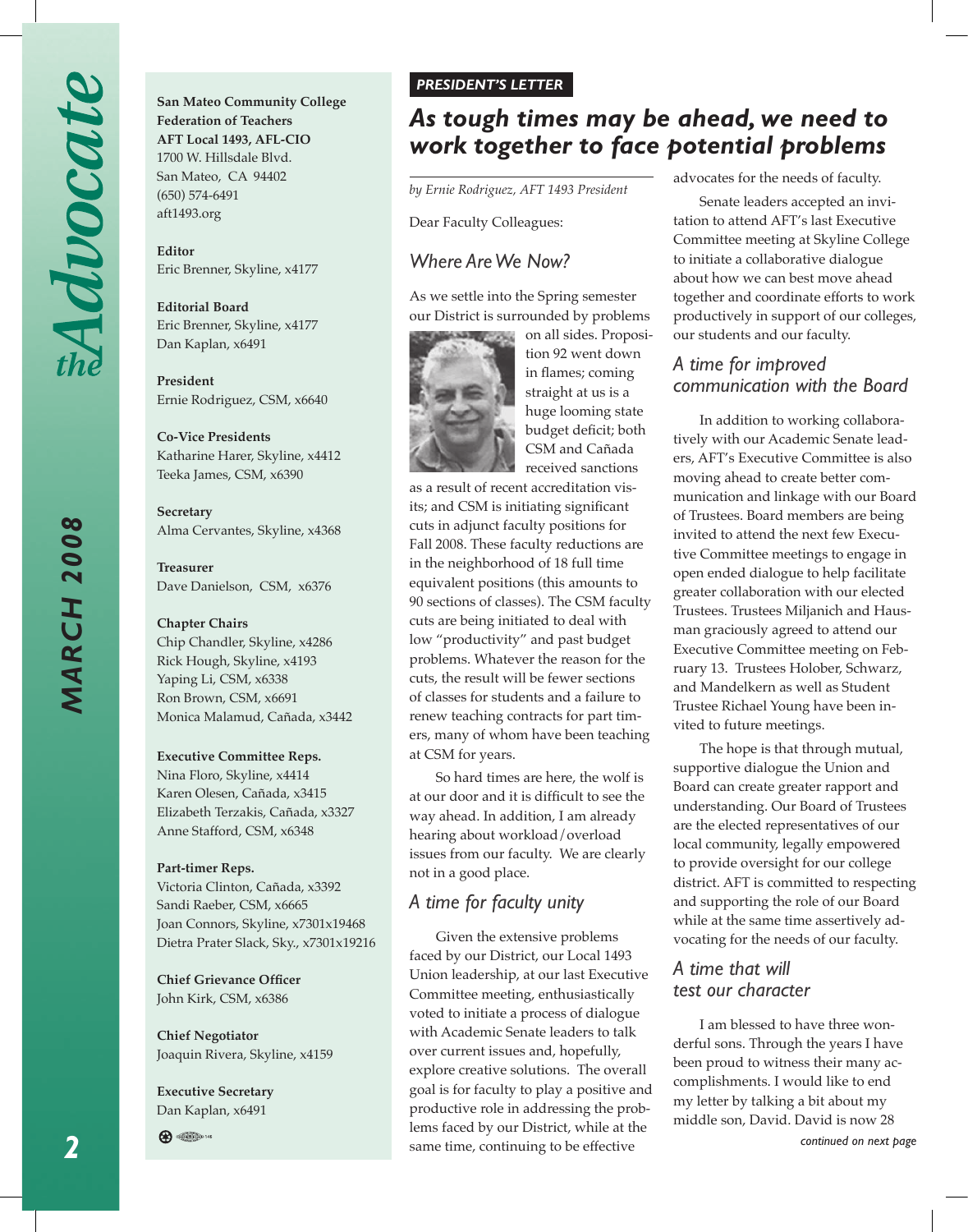3

# *Although Proposition 92 lost, raised awareness of college budget issues may lead to legislative reforms*

munity colleges' and K-12 funding formulas. Prop. 98 funding for K-12 and community colleges is based on attendance in K-12 schools, not on the colleges' enrollments, and it set community colleges' share of state education funding at 10.93% while the K-12 system receives 89.07%. Historically the legislature has regularly suspended this agreement, underfunding community colleges more than \$4 billion over the past 10 years. Also, basing funding on K-12 attendance adds to community colleges' funding problems because enrollment in the state's K-12 schools is relatively flat right now while the community college population is growing.

Community college leaders will urge the Legislature to change the funding formula so that actual growth in community college attendance is included in the equation. "Nobody was willing to talk about it before," Lay said. "Now they may be willing to look at that." Steve Boilard, director of higher education for the Legislative Analyst's Office, said it makes sense to

## **District leaders gave a final push in Prop. 92 campaign** *continued from page 1*



*SMCCCD leaders held a press conference in support of Proposition 92 on January 29 at CSM. Pictured from left to right are: Jeremy Ball, President, CSM Academic Senate; Michael Claire President, College of San Mateo; Dan Kaplan, Executive Director, AFT Local 1493; Richard Holober, President, San Mateo Community College District Board of Trustees; Richael Young, Student member of the San Mateo Community College District Board of Trustees; Ernie Rodriguez, President, AFT Local 1493 photo by Virginia Medrano Rosales*

factor in the community college attendance. "I could see the logic to that," he said.

### *President's Letter*

*continued from the previous page*

years old. For the past 14 years he has experienced great success as an elite, world class athlete in two different sports, distance running and professional cycling. If we pay attention we can learn a lot from our children. What has been of particular value to me has been to see David compete in races where he has not done well, where he has faced adversity. While I could brag of his many successes, I am particularly proud of the strength of character he has demonstrated when things have not gone well. Witnessing his efforts has modeled for me the importance of behaving well during difficult times.

While it is tempting to "go to the

dark side" when we face difficulty, disappointment, and unfairness, I am very proud of our Union leadership, our Academic Senate leadership and our faculty in general for the integrity they have demonstrated in the face of difficult issues. In general, it has been my experience that our faculty have responded respectfully, authoritatively and with a clear voice when discussing important issues with our administration and our Board of Trustees. It certainly appears that the coming months will test the ability of our faculty to respond well in the face of adversity. The coming months will challenge faculty to stand together, to present our voice powerfully but with respect, and to remain hopeful as we face the serious problems ahead.  $\square$ 

State Sen. Jack Scott, chairman of the Senate Education Committee, said he has long advocated for increased funding for the community colleges, believing those campuses sometimes have been "shortchanged" in the past. "I still feel that way," said Scott, D-Altadena (Los Angeles County). "I would favor something that takes into account the increasing enrollment of community colleges."

This is clearly a difficult time for the community colleges to be lobbying for better funding. Sacramento is again debating cutting higher education and talking about fee increases at community colleges as well as at the CSUs and UCs. To call attention to these threats to our colleges, a major Rally for Higher Education is being planned in Sacramento on April 1. Please plan to join us at this important event. For more information, go to: www.April1Rally.org.  $\square$ 

Advocate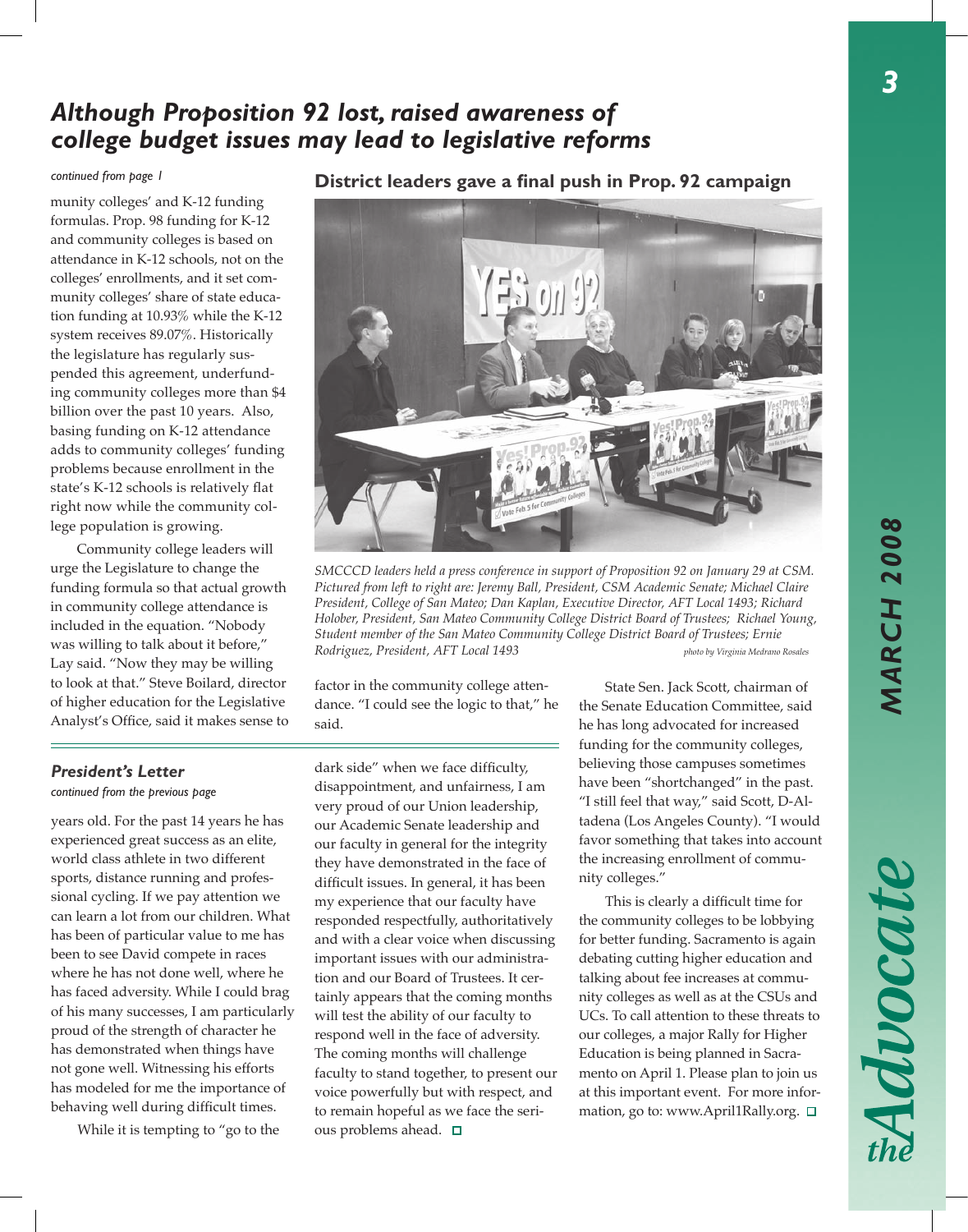## *Fair tax policies needed to address inadequate education funding*

### *continued from page 1*

such severe reductions in funding as Schwarzenegger is proposing. Within the Coalition, the CFT is emphasizing the structural nature of the state's budget deficit, and the need for fair tax policies to increase funding for schools and other public services. We need to address the issue of resources. The CFT is calling for a vehicle license fee on more expensive cars, reinstating higher income tax brackets, an oil severance tax, and the elimination of a number of tax loopholes.

We believe that the Governor and the legislature should show true leadership in setting state budget priorities that improve the lives of all Californians. And part of that leadership is addressing the need for increased revenues in order to make California the number one state in the country - not just in population, but in quality of life as well.

On January 10, 2008 CFT President Marty Hittelman responded forcefully to the Governor's proposal to suspend Proposition 98 and slash the public education budget. Hittelman noted the contradiction in the Governor's State of the State speech: the Governor admitted education needs more

funding, and then turned around and demanded cuts in the public education budget. Hittelman recalled Schwarzenegger was responsible for at least one third of the state's projected \$14 billion budget deficit when he eliminated the vehicle license fee which raised \$5 billion per year. The CFT president proposed an alternative to cuts: reinstate the vehicle license fee, and enhance state revenues by closing tax loopholes.

### **Background of the gap**

The problem is deeper than just this year. We have a structural

gap in the California state budget, varying year by year, but running in the billions of dollars. Solving the budget gap in California requires a balanced solution—one that the Governor is pointedly ignoring, along with his role in creating the problem. The budget problem can't be solved by cuts alone, because state program reductions of such a magnitude hurt the people most who can least afford them. We need instead to increase state revenues with carefully considered tax increases, especially closing tax loopholes for those who can most afford to pay: the wealthy and large corporations. Taking these actions will allow us to fund the social programs we need.

Mostly undiscussed, but crucial to understanding California's problem, is that the state legislature, to get a recalcitrant minority of anti-tax legislators to pass state budgets, gave up taxes on the top brackets and the much-maligned vehicle license fee (VLF) during the height of the dot-com bubble. Each year since 1991, the state budget's ability to generate revenue has been compromised by rescinding one or more taxes. This meant the accumulated loss of many billions of dollars in revenue, contributing greatly to the current deficit.

The VLF alone was worth \$4 billion per year when Schwarznegger, to great applause by the legislative Republicans, eliminated it. The VLF today is estimated to be worth more than \$5 billion. Add up the loss of that amount each year since Schwarznegger's election, and you have the budget deficit. But Schwarzengger is clinging to the position that he will not raise taxes. (Technically, the VLF is a fee; but since he called it "the Gray Davis car tax" throughout his recall campaign, that's what it remains in the public mind.)

Public services in general, and public education in particular, have been underfunded in California since 1978 and the enactment of Proposition 13. This law substantially shifted the burden of funding many locally delivered services to the state, without providing appropriate mechanisms to pay for them. Increased spending on education in the late 1990s and into 2001 was finally beginning to address years of neglect. Now the gains of those years have been reversed. Per pupil funding in California now ranks 45th in the nation.



### **What to do about it: progressive taxation**

There are six progressive revenue options that, if enacted, will bring in \$10-12 billion per year, essentially solving the structural budget problem. These are 1) reassess non-residential property; 2) reinstate the top income tax brackets to recapture part of the federal tax break for the wealthy; 3) require that large corporations file as corporations, not "S" type partnerships; 4) enact severance tax on oil produced in California; 5) limit mortgage interest deductions to \$50,000 in interest; and 6) restore vehicle license fees to their former levels.

These are each worthy proposals. But the real problem that needs to be addressed to solve California's budget problems is Proposition 13. It builds in inequities between residential and commercial taxation, and, depending on when a homeowner buys a house, inequities among homeowners as well. Reform of Proposition 13, which locks in a broken budget system, is an urgent priority.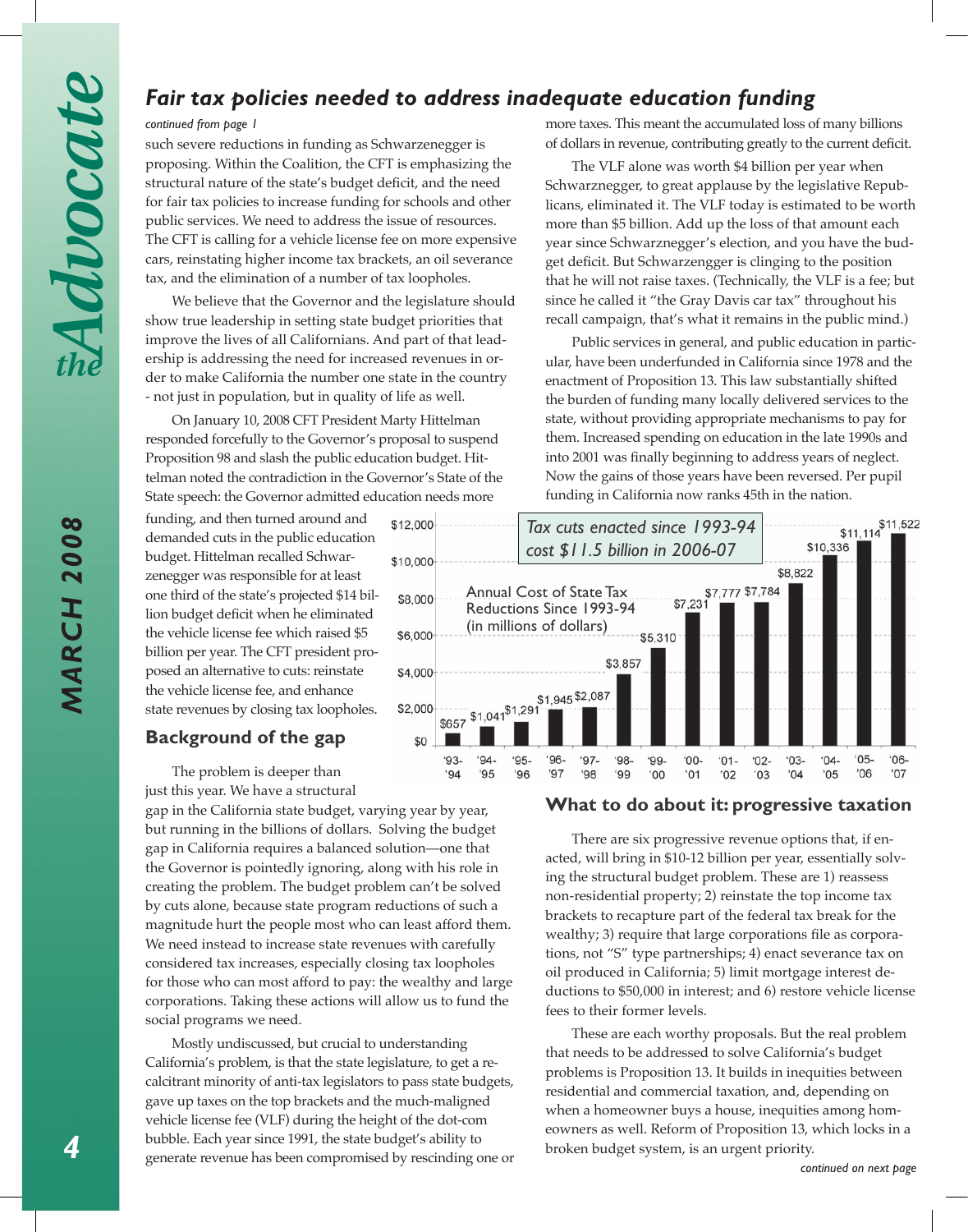Advocate

### *continued from previous page*

### **Legislators and Governor need to act**

The problem with these ideas is that in California, any tax increase must be approved by a supermajority of 2/3 in the state legislature. California is one of just three states that require more than a simple majority to raise taxes. Each year a small minority of legislators, opposed to tax increases on ideological grounds, can block the will of the majority and prevent a balanced approach to solving the budget crisis. That's what happens every year, including last year. Legislators should be able to enact a necessary tax increase with a simple majority instead of wrangling endlessly with hard-core anti-tax ideologues.

Over time we must convince our legislators and the Governor that only progressive tax reform can solve the long-term crisis. The problem isn't "overspending." This is a simplistic analysis of a complex problem. California is a big and growing state, and needs big revenues to function.

### *SMCCCD may be able to offset state cuts*

According to Kathy Blackwood, Chief Financial Officer of the District, the impact of budget cuts by the state on our district might not be as severe as on other districts. The reason is that we received some extra one-time money this year because we shifted 2007 summer FTES (Full-time Equivalent Students) to count for the 2006-07 year. As a result, we had about \$1.7 million in one time money carried over from last year and available this year. Some of that money will be used to offset the governor's mid-year cuts for this year (2007-08). The rest of the money could be used to help offset the budget cuts for next year. However, there are other factors which can affect next year's income which are unknown at this time. If the legislature raises community college tuition as some have proposed (from \$20 to \$30 a unit), we are likely to lose students. If a recession does occur this year, then there will have to be even greater budget cuts at the state level as tax revenues decline. AFT has recently learned that Division Deans at CSM have

We are currently witnessing the return of the Gilded Age, in which the wealthiest continue to increase their riches at the expense of the rest of us. Currently the top one percent of wealth holders in the United States owns one third of the assets of the country. The top ten percent owns 70% of the wealth. That leaves the bottom ninety percent of wealth holders–the overwhelming majority–with less than a third of the country's wealth. Don't let people tell you that "we don't have the money" for a decent public education system. The money's there. It's just in the wrong pockets.

The Governor's January budget proposal would lock the doors to college to 52,000 community college students, cut funding for support services for disabled and economically disadvantaged students, and eliminate the Cal Grant competitive program that currently pays for fees and books for 42,000 community college students. Meanwhile, the University of California is cutting off student transfers and

the California State University is facing cuts and plans to shift 10,000 students to our community colleges. Since there's no funding for these students, they would likely take the place in college from some of the most educationally disadvantaged Californians. And, even though nearly three million Californians voted for reasonable student fees, politicians are already talking about huge fee increases at all three segments of higher education.

### **Rally for Higher Education April 1**

It's time to stand up and make our voices heard. We need you to join us in Sacramento on April 1 to Rally for Higher Education. Students, faculty, administrators, classified staff, trustees and community supporters will converge on Sacramento to call attention to threats to our colleges and protect the chance for every Californian to go to college. Mark your calendar for the April 1 rally and sign-up for rally updates today at: **www.April1Rally.org**.

### **Local publicity needed**

On the local level, AFT Local 1493's Executive Committee will be discussing at its next meeting, on March 12, a proposal to call a local press conference at which leaders of AFT Local 1493, the Academic Senates in the District, and College and District Administrators can explain what the proposed cuts to our budget would mean to the students that we serve. We need to build the public's awareness of how the Governor's across-the-board cuts would defeat our student performance improvement efforts, and why it is essential to protect the voter approved minimum funding required under Proposition 98. We hope our District leadership will join us in a public campaign to oppose the Governor's plans to cut the education budget.  $\Box$ 

### *CSM cutting classes for Fall semester*

been told by the Administration to make substantive cuts to faculty positions in their divisions. A total of 18.3 fulltime equivalent faculty positions are now scheduled to be cut for the Fall 2008 semester, which is a reduction of more than 90 classes from the Fall schedule. This means that over 45 part-time instructors will have no classes offered to them to teach next Fall semester.

By division, CSM's planned faculty cuts break down as follows: Business/Technology -5.73; Creative Arts & Social Science -5.26; Language Arts -2.7; Math/Science -4.2; Physical Education/Athletics/Dance -.42

 The Administration is saying that students will still have access to the same classes. Historically lower enrolled classes are being consolidated so that these classes will have higher enrollments, nearer to the class maximums now in place for these classes. CSM Administration insists that no students will be turned away from the classes they need.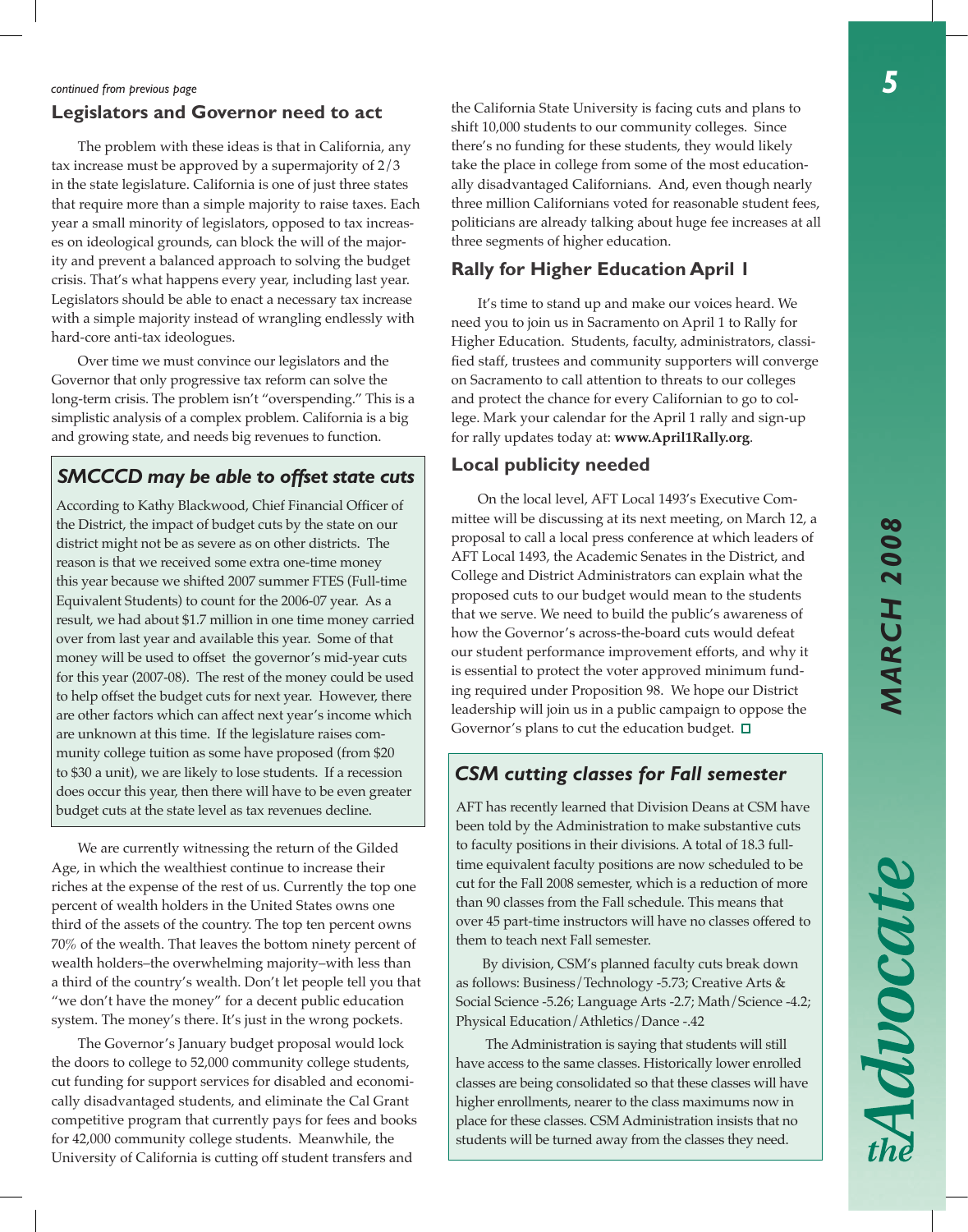*MARCH 2008*

**MARCH 2008** 

# *AFT proposes a new Trust Committee to revise faculty evaluation*

*The following message was sent by Teeka James, AFT 1493 Co-Vice President, to Academic Senate leaders and District administrators in mid-January.* -ed.

### Dear Colleagues,

As you are well aware, last semester we all learned that the faculty evaluation documents in our current faculty contract contained many inconsistencies with and inadvertent omissions from the forms that had been in regular use for many years. After a careful investigation and review of the documents, AFT 1493 proposes that the District reconvene a Trust Committee, which be given the charge of reviewing the evaluation processes for all groups of faculty and of making revisions, updates, and changes as it warrants necessary and desirable. The resulting procedures and documents would then work their way through the shared governance process and ultimately be ratified by the faculty union and the Academic Senates. While this letter lays out a suggested process for forming the committee, the Executive Committee hopes to begin this work with a planning meeting at which we all can share our visions and devise a process with which we all feel comfortable. What follows is simply the starting point that we offer.

The faculty union suggests the Trust Committee:

1) Be comprised of both faculty (selected by the Academic Senate and the union) and administrators (selected by the administration);

2) Include co-equal numbers of faculty representatives of the Academic Senate, AFT 1493, and representatives of the colleges' or District administration;

- 3) Include both full-time and part-time faculty;
- 4) Include representation from all three campuses; and
- 5) Be made up of between twelve and fifteen individuals.

We further suggest that faculty be nominated for service on this Trust Committee in the following way: At each college, the Academic Senate will nominate one full-time, tenured faculty member; the campus AFT leadership will nominate one full-time, tenured faculty member; and the campus AFT chapter chairs and the Academic Senate president together will nominate one part-time faculty member. This will result in a total of two tenured faculty members and one part-time faculty member from each college.

While we believe the administrators should select their own committee participants, we suggest that they be representative of all three colleges and that they include deans, vice presidents, or other appropriate administrators who have significant experience with faculty evaluation in all its permutations (tenure committees, peer evaluation of tenured faculty, and part-time faculty evaluations). We suggest that the Trust Committee be co-chaired by two additional faculty

representatives, one each from both the senate (perhaps the District Academic Senate President) and AFT. If the administrators wished for an additional representative—perhaps someone from the District level—this model could accommodate that request. This process would result in a committee of fifteen individuals.

One of the challenges we have all faced with our current procedures and documents is that the various forms and surveys do not apply equally well to faculty in all of our instructional roles. For example, our forms for student evaluation of faculty are quite cumbersome when counselors, librarians, program coordinators, and distance education faculty (among others) are being evaluated. While ideally the Trust Committee might include faculty from all types of service areas, it seems most logical to create groupings of "special teams" faculty, if you will (e.g. librarians, program coordinators, vocational education faculty, and so on), whom the Trust Committee would be able to call upon to consult about their special areas and what processes and forms might best suit an evaluation procedure for them.

In addition, we envision that in some way or another, faculty across the District would be able to participate and have voice in this important process, perhaps through surveys, division- and/or department-based dialogue, and Academic Senate and union progress reports from the Committee. Our desire is that the Trust Committee's charge and progress be as transparent and inclusive as is reasonably possible.

Finally, as was the case with the original Trust Committee who drew up our current procedures, we request that the Committee participants be compensated for their service on this important and work-intensive project, either through release time from regular duties or through stipends (perhaps in the case of part-time representatives).

And that is where our proposal stands. As the AFT Executive Committee designee, I'd like to arrange a planning meeting to refine the specifics and, I hope, begin this important work as soon as possible. Though I realize we all have equally important and time consuming matters to attend to, I believe we can come to agreement about the need for this revision process fairly quickly. Because it is a significant task, I imagine it may take three or four semesters to complete, so I would like to set a goal of at least forming the Trust Committee during spring 2008.

I would appreciate hearing back from you—a simple thumbs up or down on the need for the committee and your agreement to meet to work out specifics—by February 25, 2008. Assuming there is interest in pursuing this proposal, I'll contact you with some dates for the planning meeting in early March. □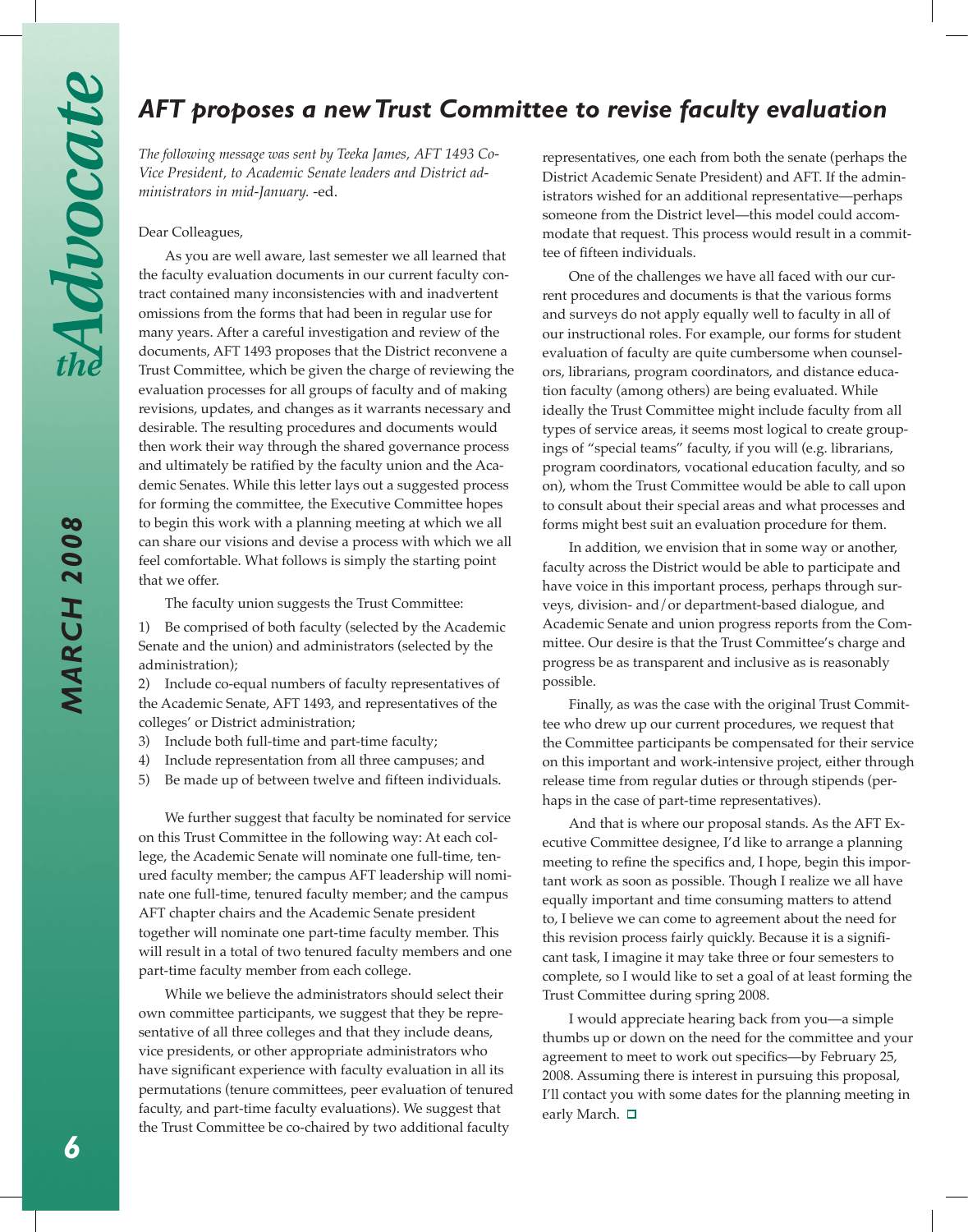7

# *The roots of SLO's in higher education*

## **How the politics of SLO's in accreditation reaches from Bush to Congress to SMCCCD**

### *by Greg Davis, CSM*

Make no mistake about it. The Student Learning Outcome (SLO) concept, originally a product of the "No Child Left Behind" legislation designed by Education Secretary Margaret Spellings, a Senior Advisor to George Bush when he was governor of Texas, and promoted by Charles Miller,



*Margaret Spellings Charles Miller*



the Houston investor and charter school proponent whom Bush had appointed to the Board of Regents of the University of Texas, was intended to serve political objectives more than any valid educational goals. That is, SLO's would provide a means to "measure" educational results in the troubled American schools- at least in K-12 reading and mathematical skills classes- in order to establish accountability so that schools with poor results could be federally sanctioned. This would create the impression that the Bush Administration had found a way to counter the decline of student performance in the nation's schools. And second, SLO's would prepare the ground for more privatization of public education, by redefining the objectives of education as immediate and behavioral and making it possible to commodify the "results" in a way that for-profit businesses could "compete" by contracting to improve them- and do so, allegedly, in a more cost-effective way. Privatization of public services wherever possible, as we know, has been a chief philosophical goal of the Bush administrations- i.e., "less government," meaning the transfer of provision of these services to the corporate, for-profit sector.

## *Taking SLO's to a higher level*

The key question, of course, is how did the Bush administration manage to impose such a dubious standard as SLO's on institutions of higher education, where it seems to be largely inappropriate, particularly in such disciplines as humanities and social sciences. The answer lies where it does in the case of many government programs: in the coercive use of federal funding. This approach is consistent with the mechanism under the "No Child Left Behind" program for cutting off federal funds to K-12 schools with low performance ratings.

## *NACIQI: Feds' controller of the accreditors*

At the apex of the SLO-promoting process in higher education stands the 15-member National Advisory Committee on Quality and Integrity (NACIQI), appointed by the Spellings-headed Department of Education. NACIQI is responsible for evaluating the nation's accreditation agencies. It has an advisory panel which holds hearings twice a year with accreditation agencies seeking its recognition. Colleges and universities must be accredited, in turn, to be eligible for billions of dollars of federal funding, most notably in federal student-aid programs. Lack of compliance with NACIQI-mandated SLO standards, therefore, could result in both a loss of accreditation and a loss of federal funds.

In the fall of 2006, the Commission on the Future of Higher Education, appointed by Spelling's Education Department and headed by Miller, the Texas investor, recommended that colleges use specific methods of measuring student achievement, including a standardized College Learning Assessment test designed to test certain thinking and communication levels. In a similar vein, NACIQI called for use of SLO's as another specific means of obtaining accountability at institutions of higher education.

## *From NACIQI to WASC to SMCCCD*

In December of 2006, NACIQI specifically admonished The Western Association of Schools and Colleges, one of the six largest regional accrediting agencies and the accrediting body that oversees our colleges, for not doing enough to ensure "the quality of an institution's effectiveness based on the student outcomes data it collects." At the same time, it recommended that the American Academy for Liberal Education, a smaller accreditor, lose its authority to accredit new institutions because it had failed to clearly define "acceptable levels of institutional success with respect to student achievement."

The role of NACIQI explains why WASC's Accrediting Commission for Community and Junior Colleges (ACCJC) saw fit to recommend that our district's colleges "develop and implement appropriate policies and procedures that incorporate effectiveness in producing student learning outcomes into the evaluation process of faculty…" This recommendation is based on the ACCJC's accreditation standard III A.1. c., which states that "Faculty and others responsible for student progress toward achieving stated student learning outcomes have, as a component of their evaluation, effectiveness in producing those student learning outcomes." AFT 1493 has rightly expressed great concern over this pronouncement, which has a familiar ring for anyone who is familiar with the "No Child Left Behind" approach in K-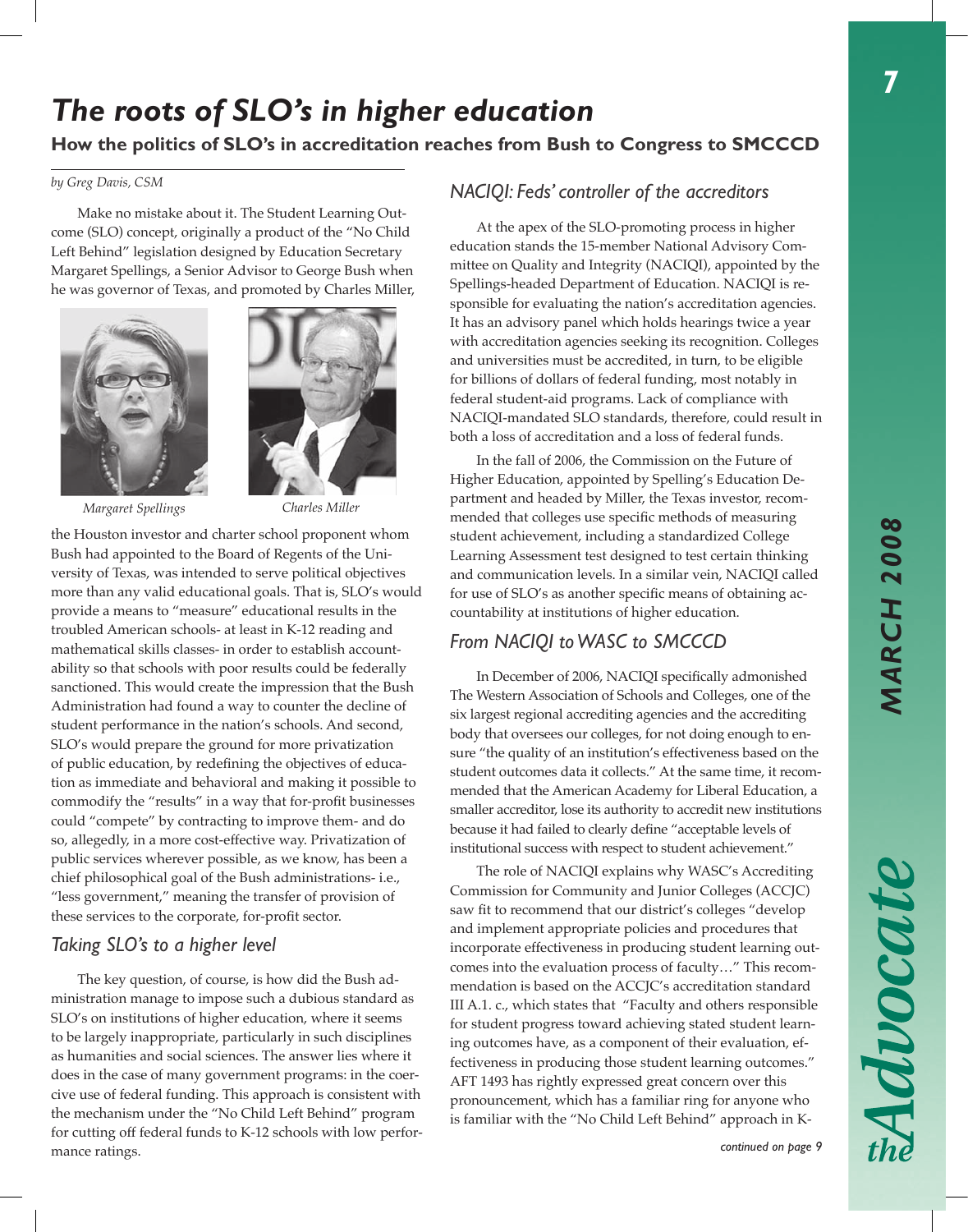### *VIEWPOINT*

# *District's decision to give administrators large raises is out of line with colleges' mission*

### *by Ann Freeman, CSM*

On December 12 the Board of Trustees for the San Mateo Community College District voted, over the objection of faculty and its union, to give large raises to administrators at the three colleges. Although the meeting was scheduled for one of the busiest times in the semester—the last week of classes—many faculty members wrote letters to convey their opposition to the proposed salary increases and several attended the Board meeting to express their opposition in person.

Particularly troubling were the financial inaccuracies in the proposal presented by Chancellor Ron Galatolo and the attitude of the Board members. Their superficial discussion of the proposal, before they voted, suggested either a formality for appearances or, worse, a lack of adequate scrutiny. Whether the trustees were fully aware of the consequences of the vote, the impact on the budget is a disaster, and the trustees' approval is irresponsible.

The salary schedule for administrative positions has six steps for the executive vice chancellor, college presidents, vice presidents, and division deans. There are no steps for the chancellor, who goes directly to \$240,000, a raise of \$14,316 or 6.34% over his salary for 2006-2007. The other administrators start on the lowest step that does not represent a pay cut and thus will arrive at the top step in, at most, five years. These top steps represent approximately 30% raises over a relatively short period of time. More precise figures showing the range on the new six-step salary scale are below:

- Vice chancellor from \$168,000 to \$214,000—increase of \$46,000 (27%) in 5 years

- Presidents from \$160,000 to \$204,000—increase of \$44,000 (27.5%) in five years

- Division deans from \$122,000 to \$155,000—increase of \$33,000 (27%) in five years

As these administrators got a 3.5% raise in 2007, the new salary schedule, with its 5% each year, means that in five years they will see their salaries increase by 30%.

## *Fuzzy logic and fuzzy math*

In a letter to the faculty justifying the new pay raises, Ron Galatolo describes the increases as representing only \$122,000, a mere 3.15%, and suggests that the AFT union calculations of 30% are dishonest. The 3.15% (\$122,000) is, however, only the instant jump in salary for administration, resulting from the move to the new salary scale. This jump follows on the heels of a 3.5% increase in 2007, and will be followed by 27% over 5 years, totaling over 30%, just as the union claims. Furthermore, a number of administrators will start on step 2, 3, or even 4, getting to the top step in fewer than 5 years.

## *District budget cuts aggravate situation*

District financial problems make administrative raises particularly inappropriate at this time. All three District colleges are facing budget cuts, causing them to limit hiring, despite a chronic need for more full-time instructors. For example, over half the classes offered in the English Department at College of San Mateo are taught by part-time faculty. As a result, the fulltime faculty must shoulder an inordinate amount of departmental and college-wide committee work, even as it loses members to retirement, yet the entire college is limited to just three full-time hires for 2008! A work week of 60 plus hours is not uncommon among full-time faculty members who have to meet the needs of their students and also cover hours

of committee work. A more appropriate use of any extra money would be to hire more full-time faculty and to improve faculty salaries. San Mateo District faculty are underpaid compared with both its own administrators and colleagues at other community colleges. While administrators are now on a 6-step salary schedule with salaries well over 6 digits, faculty are on a 23 step schedule. And in December, while the Chancellor was arguing that he needed more than \$200,000, the salary for those at the top of the faculty scale, with 23 or more years of service and a Ph.D., was \$99,438. Furthermore, the administrators' salaries are benchmarked to be regularly checked for parity and kept competitive; faculty salaries have no such protection. And San Mateo District faculty are also underpaid in comparison to peers at nearby community colleges. A faculty member at the top of the San Mateo District's salary schedule can go to neighboring Foothill Community College and find a colleague with the same seniority and education earning \$120,000.

## *Trustees and Chancellor are out of touch*

Both the Trustees and Chancellor Galatolo are out of touch with their mission and have adopted a view of administrators based on the corporate world. With this skewed perspective, they see administrators as executives and managers who should earn corporate-style salaries. But the administrators of the San Mateo Community College District are hired to facilitate instruction in a public institution. Administrators' salaries should be in line with those of the teachers whose work they are hired to support.

Chancellor Galatolo reveals his misplaced corporate-style thinking in a recent letter to the faculty when he *continued on next page*

*MARCH 2008*

**MARCH 2008**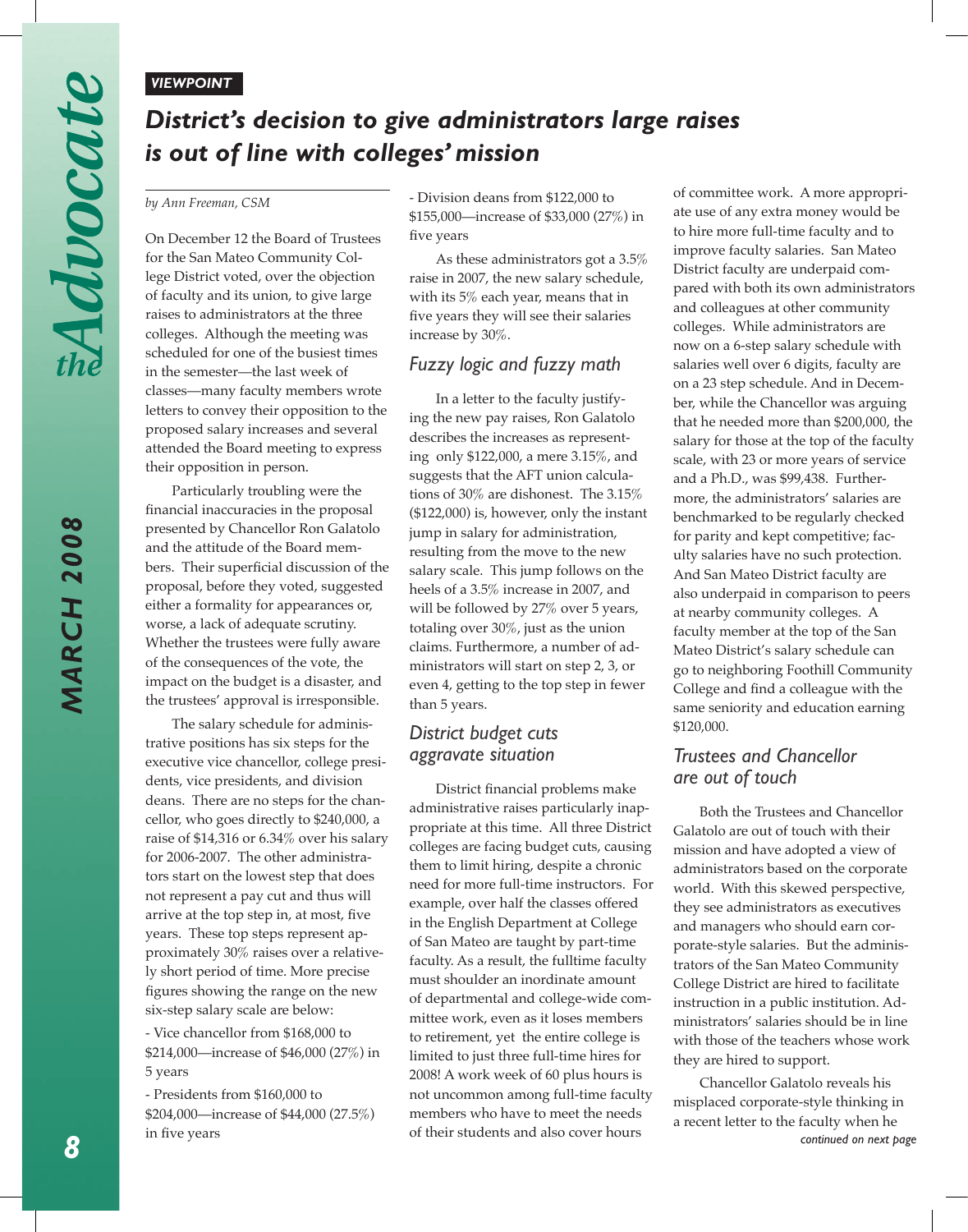Advocate

# *Advanced Grievance Training Workshop March 5*

On March 5, the union will hold a district-wide workshop on How to File a Grievance. Chief Grievance Officer, John Kirk, will conduct the workshop.

Grievance training workshops were held on all three campuses last year. Those workshops covered the basics- Why a grievance procedure? What is a grievance? What is the difference between a grievance and a complaint: The steps of a grievance- informal, formal, arbitration. Knowing your contract. What is an unfair labor practice?

This workshop is a follow-up to those workshops. It will concentrate on how a grievance is prepared, filed and presented.

Anyone who is interested may attend.

## **Grievance Workshop**

**March 5, 2008**

**2:00pm - 4:00pm**

**CSM Buildling 18, Room 176 (Faculty Center)**

### *Administrators' raises*

*continued from previous page*

refers to the "colleagues in industry" of the college division deans. Division deans at a community college do not have "colleagues" in the corporate world; their jobs are very different, and neither division deans nor any other school administrators should look to the corporate world for their pay scale. Faculty and administrators are engaged in public service, and there should not be a great discrepancy between faculty and administrative pay schedules. According to data supplied by the District Office of Human Resources, 44 of the District's 47 administrators now earn more than \$100,000, and Chancellor Galatolo's salary has gone in one step from \$200,000 in 2007 to \$240,000 in 2008, well over twice the \$99,438, which is the highest step on the 23 step faculty salary schedule for fulltime faculty with Ph.D.  $\Box$ 

## *SLO's: from Bush to SMCCCD*

*continued from page 7*

12 schools, and has questioned its legality under the existing AFT contract with the District.

## *A partial retreat on SLO's?*

There is room for some optimism among those who object to SLO's, however, because the situation has been altered by the latest relevant developments in Congress and the Department of Education. SLO's have had to make, at least, a partial retreat, thanks to the opposition and lobbying of both colleges and accreditation agencies. Now, more than a year later after the fall, 2006, meeting, Ms. Spelling has modified her position in favor of more flexibility in evaluating the success of institutions of higher learning in achieving their objectives, much to the displeasure of Mr. Miller.

Colleges and accreditation agencies have also reached a compromise which allows accreditors to suggest some measures (e.g., SLO's) for evaluating student success but stipulates that in case of disagreement, colleges would have the final authority. Furthermore, in its version of the renewed Higher Education Act passed last summer, the Senate included language which forbids the Education Department from using accreditation as a means to set requirements for evaluating colleges. The Senate version would also allow it to appoint 5 members of NACIQI, the House to appoint another 5, and the Education Department to appoint the remaining 5, instead of the entire 15 members as is now the case.

### *Will Congress limit the Education Department's regulation of the accreditation system?*

The House Education and Labor Committee, headed by Rep. George Miller, Dem., of California, was scheduled to take up the final wording for the House version of the renewed Higher Education Act the first week in February. Then the bill will go to a conference committee, if necessary, for final reconciliation of the House and Senate versions. What is ultimately at stake is adoption of language which will prohibit the Education Department from using accreditation to impose evaluation standards like SLO's on institutions of higher education.

Congress, where Tennessee Senator Lamar Alexander, a former Secretary of Education, has shown himself to be a leading ally of higher education, has thus far sided with the colleges on accreditation matters. To ensure that the final cut of the legislation is what colleges want, however, Alexander has urged colleges to contact senators and representatives and explain their position on what they consider to be appropriate standards for determining academic success. In this regard it is worth noting that President Bush has publicly stated that he 'strongly opposes' any limits in the bill on the authority of the Secretary of Education to regulate the accreditation system. Will the SMCCCD publicly express a different point of view on this important matter?  $\square$